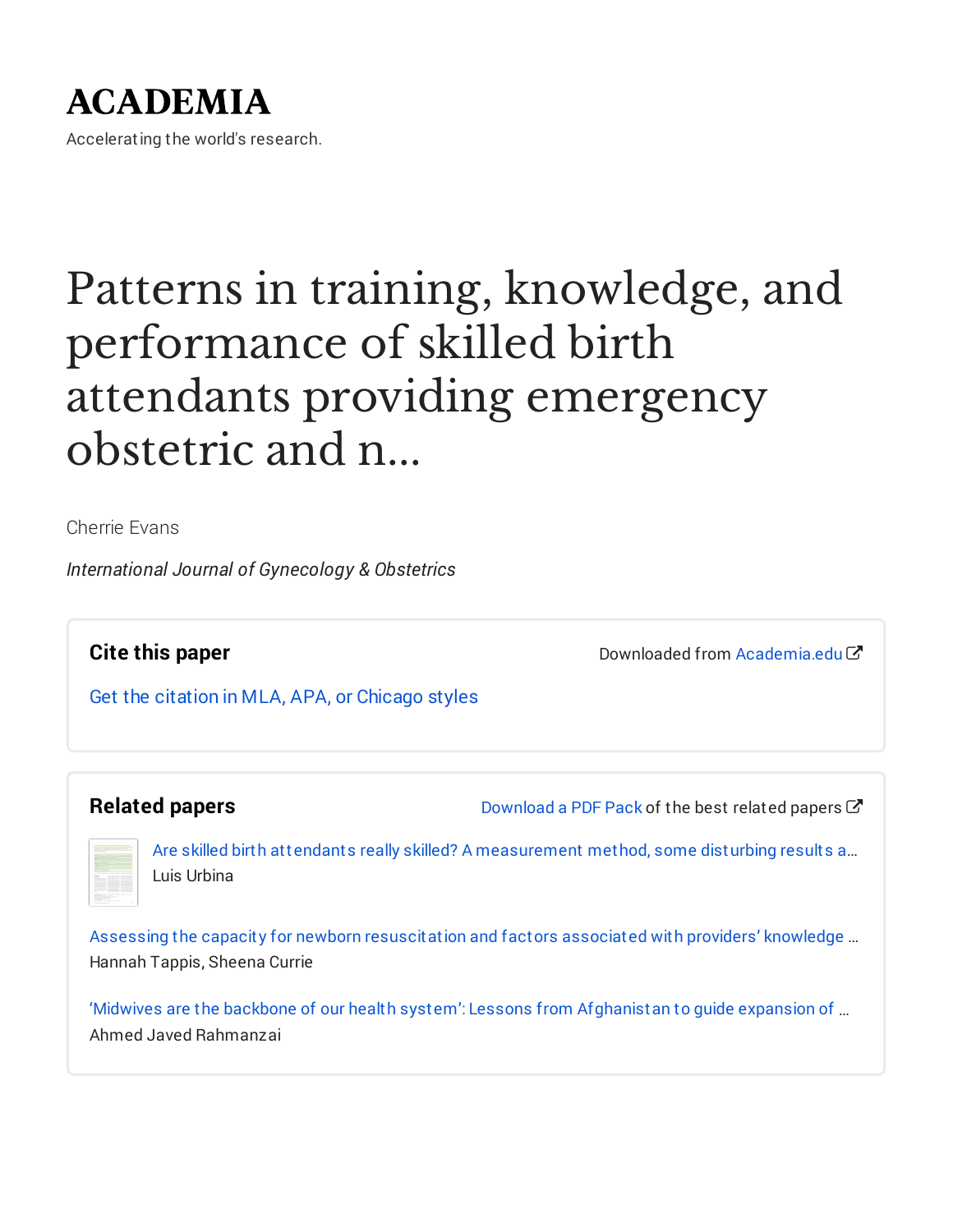Contents lists available at [SciVerse ScienceDirect](http://www.sciencedirect.com/science/journal/00207292)



International Journal of Gynecology and Obstetrics

journal homepage: www.elsevier.com/locate/ijgo



### CLINICAL ARTICLE

## Patterns in training, knowledge, and performance of skilled birth attendants providing emergency obstetric and newborn care in Afghanistan

Partamin <sup>a, $\ast$ </sup>, Young-Mi Kim <sup>b</sup>, Jaime Mungia <sup>b</sup>, Manizha Faqir <sup>a</sup>, Nasratullah Ansari <sup>a</sup>, Cherrie Evans <sup>b</sup>

a *Jhpiego, Kabul, Afghanistan* b *Jhpiego, Baltimore, USA*

#### article info abstract

*Article history:* Received 16 January 2012 Received in revised form 13 May 2012 Accepted 9 July 2012

*Keywords:* Afghanistan Delivery Emergency obstetric and newborn care Maternal health Neonatal health Provider skills

*Objective:* To assess current skilled birth attendants (SBAs) in Afghanistan, looking for opportunities to improve quality and expand emergency obstetric and newborn care (EmONC) services. *Methods:* The EmONC training, knowledge, and skills of 82 doctors and 142 midwives in 78 facilities were assessed using interviews, knowledge tests, observation of performance on anatomic models, and decision-making scenarios. *Results:* Three-quarters had training in at least half of the 24 possible skills. Doctors' and midwives' levels of training in specific skills were generally similar. Doctors were more likely to be very confident of their skills. Midwives and doctors scored similarly in assessments of decision making and performance of technical skills. SBAs showed weaknesses in specific steps to manage common high-risk emergencies. Decision-making skills were good in a maternal care scenario but weak on managing a newborn not breathing. Doctors' and midwives' scores were similar. *Conclusion:* Midwives and doctors in Afghanistan are similarly competent. Focusing on training and deploying midwives may be cost effective without diminishing quality. In-service training and job rotation could help SBAs retain their EmONC skills. Training and practice to manage common high-risk emergencies deserve priority.

© 2012 International Federation of Gynecology and Obstetrics. Published by Elsevier Ireland Ltd. All rights reserved.

#### 1. Introduction

In Afghanistan, the maternal mortality ratio (MMR) and newborn mortality rate remain high despite noteworthy progress rebuilding the health system over the past 10 years. WHO has estimated that the MMR in 2008 was 1400 maternal deaths per 100 000 live births [\[1\]](#page--1-0), compared with an estimated 1600 in 2005 [\[2\]](#page--1-0). Similarly, the neonatal mortality rate in 2009 was estimated at 52 per 1000 births [\[3\],](#page--1-0) compared with 60 in 2000 [\[4\]](#page--1-0). Despite this progress, severe shortage of skilled birth attendants (SBAs) doctors and midwives [\[5\]](#page--1-0)—particularly in rural areas, remains the key challenge.

In a number of other low-resource settings, SBAs have proved to be key to reducing maternal mortality [\[6,7\]](#page--1-0). In Afghanistan in 2002, there were only 489 midwives associated with government healthcare facilities, and 1171 female doctors and nurses. Of the 48% of facilities assigned for basic emergency obstetric and newborn care (EmONC), only 18% had all of the necessary equipment and staff [\[8\]](#page--1-0); furthermore, only 24% of all hospitals provided cesarean delivery and 13% reported having a blood bank [\[8\]](#page--1-0).

*E-mail address:* [partamin@jhpiego.net](mailto:partamin@jhpiego.net) (Partamin).

Some progress has been made. The percentage of women delivered by an SBA increased from 19% in 2005 [\[9\]](#page--1-0) to 24% in 2008 [\[10\]](#page--1-0). Since 2001, 6 governmental and a small number of private universities have graduated medical doctors, and 8 teaching hospitals have residency programs for obstetricians and gynecologists; the government has not published the number of graduates. Between 2003 and 2009, 2684 licensed midwives graduated from 2-year midwifery education programs at 5 Institutes of Health Sciences and 34 Community Midwifery Education schools with almost identical competency-based curricula [\[11\].](#page--1-0)

The primary strategy for scaling-up healthcare services in Afghanistan has been the implementation of a Basic Package of Health Services (BPHS) and an Essential Package of Hospital Services (EPHS). The BPHS, which has been rolled out to 86% of the country, consists of health posts, sub-health centers, basic health centers, comprehensive health centers (CHCs), and district hospitals (DH)s. The EPHS includes provincial hospitals (PHs), regional hospitals (RHs), and specialized hospitals (SHs), including 5 maternity hospitals located in Kabul. All hospitals and some enhanced CHCs are considered comprehensive EmONC (CEmONC) centers, which serve as the referral sites for lower-level facilities.

Until recently, a formal assessment of the training, knowledge, and performance of SBAs in Afghanistan had been lacking. In 2009, Jhpiego, with financial support from UNICEF, conducted a comprehensive needs assessment of EmONC services [\[12\]](#page--1-0). The assessment addressed various aspects of care—including infrastructure, supplies, and the training, knowledge, and skills of providers—as well as case review and

<sup>⁎</sup> Corresponding author at: Jhpiego, House No. 113, Street 3, Ansari Watt, Shar-e-naw, District 4, Kabul, Afghanistan. Tel.: +93 700020686; fax: +1 410 537 1479.

<sup>0020-7292/\$</sup> – see front matter © 2012 International Federation of Gynecology and Obstetrics. Published by Elsevier Ireland Ltd. All rights reserved. doi:[10.1016/j.ijgo.2012.05.030](http://dx.doi.org/10.1016/j.ijgo.2012.05.030)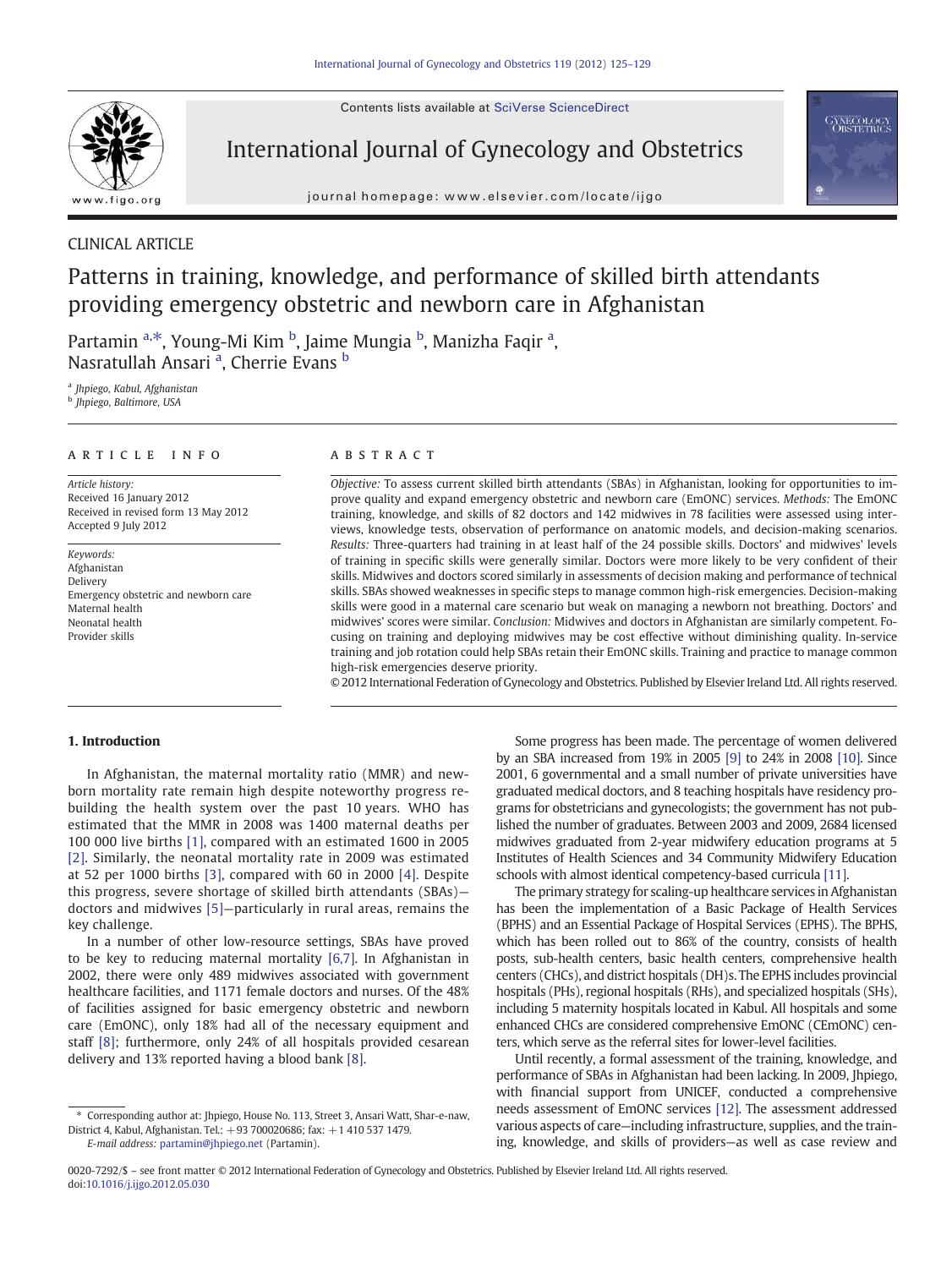<span id="page-2-0"></span>observation of cesarean deliveries [\[13,14\]](#page--1-0). The aim of the current paper was to present results of the human resource assessment of the EmONC training, knowledge, and skills of obstetric care providers at CEmONC facilities.

#### 2. Materials and methods

Of the 127 CEmONC facilities in Afghanistan, 78 were included in the study; the other 49 were inaccessible owing to security concerns. The facilities comprised 9 CHCs, 34 DHs, 25 PHs, 5 RHs, and 5 SHs. The intention was to select all doctors and midwives from each CHC, and 2 doctors and 2 midwives from hospitals randomly. In 3 of the CHCs and 13 of the DHs, however, no doctor was available at the time of data collection. In total, 82 doctors and 142 midwives—all female were recruited. The study received approval from the Institutional Review Boards of the Afghanistan Ministry of Public Health (MoPH) and of Johns Hopkins University, Baltimore, USA. Informed consent was obtained from all participants.

Three complementary assessment methods were used: a knowledge questionnaire based on Averting Maternal Death and Disability model assessment forms [\[15\];](#page--1-0) 2 hypothetical scenarios for assessing decision making in EmONC care (eclampsia and newborn resuscitation); and the national midwifery education schools' tool to assess providers' EmONC skills using anatomic models. The tools were reviewed, revised, and approved during a workshop involving MoPH national EmONC trainers, UNICEF, WHO, and experts from Afghanistan non-governmental organizations (NGOs) operating MoPH facilities. The tools were pilot-tested during the training for data collectors.

Data collection took place between December 1, 2009, and May 31, 2010. The field research team consisted of 6 doctors and 38 midwives; all of them were female and experienced service providers who had worked with NGOs and who had substantial experience with data collection in other research studies in the provinces. Jhpiego Afghanistan trained the data collectors for 1 week and tested their intra-assessor and inter-assessor reliability.

Descriptive, *t* test, and linear regression analyses were performed to compare knowledge, confidence, decision-making skills, and performance skills between doctors and midwives. Pairwise correlation and linear regression analyses were used to estimate the association of knowledge and confidence with decision-making and performance skills, both among individuals and—using an average group score—at the facility level. For the regression analyses, 3 control variables were used: patient volume in the past 12 months in facilities using the National Health Management and Information System; years of experience of the workers; and a composite score grading the availability of infrastructure, equipment, and supplies. STATA version 11 (StataCorp, College Station, TX, USA) was used for statistical analysis. All statistics were calculated at a 5% significance level.

#### 3. Results

On average, doctors and midwives were trained in a very similar number of 24 selected skills: 16.5 for doctors and 15.7 for midwives, with no significant difference even after controlling for length of experience and patient load ( $t$  test,  $P = 0.398$ ). In total, 76.1% of midwives and 73.2% of doctors ( $\chi^2$  test, *P* = 0.631) had received training in at least 12 of the 24 skills. Between 70.0% and 85.0% of the service providers had been trained in most skills: 16 for doctors and 15 for midwives. Approximately 85% of both doctors and midwives reported receiving training in active management of the third stage of labor (AMTSL), and 80.1% and 82.7%, respectively, had been trained in resuscitation of a newborn (Table 1). Overall, 69.3% of doctors and 60.1% of midwives were trained in kangaroo mother care. Less than 50% of both doctors and midwives reported receiving training in applying forceps, treating newborn sepsis, and administering antiretroviral medications for preventing mother-to-child transmission (PMTCT) of HIV. No provider had received training in all 24 skills.

More midwives than doctors were trained in partograph use (74.4% vs 84.4%) and family-planning counseling (76.3% vs 85.0%). Significantly more doctors than midwives were trained in applying

Table 1

```
Training experience and level of confidence in performing specific EmONC skills, as reported by doctors and midwives in Afghanistan.
```

| Skills                                                                              | Reported receiving training |                     |          |                                 | Reported being "very confident" |                     |          |                                   |
|-------------------------------------------------------------------------------------|-----------------------------|---------------------|----------|---------------------------------|---------------------------------|---------------------|----------|-----------------------------------|
|                                                                                     | Doctors                     |                     | Midwives |                                 | <b>Doctors</b>                  |                     | Midwives |                                   |
|                                                                                     | No.                         | % (95% CI)          | No.      | % (95% CI)                      | No.                             | % (95% CI)          | No.      | % (95% CI)                        |
| Focused prenatal care                                                               | 79                          | 77.2 (67.8-86.7)    | 140      | 81.4 (74.9-88)                  | 75                              | 86.7 (78.8-94.5)    | 135      | 87.4 (81.7-93.1)                  |
| Use of partograph                                                                   | 78                          | 74.4 (64.5-84.3)    | 141      | 84.4 (78.3-90.5)                | 69                              | 84.1 (75.2-92.9)    | 134      | 87.3 (81.6-93.0)                  |
| <b>AMTSL</b>                                                                        | 78                          | 84.6 (76.4-92.8)    | 141      | 85.1 (79.2-91.1)                | 77                              | 93.5 (87.9-99.1)    | 138      | 93.5 (89.3-97.6)                  |
| Manual removal of the placenta                                                      | 77                          | 76.6 (67-86.3)      | 140      | 82.1 (75.7-88.6)                | 75                              | 93.3 (87.6-99.1)    | 134      | 85.1 (79.0-91.2)                  |
| Beginning IV fluids                                                                 | 77                          | 79.2 (70.0-88.5)    | 140      | 83.6 (77.4-89.8)                | 68                              | 95.6 (90.6-100)     | 139      | 96.4 (93.3-99.5)                  |
| Checking for anemia                                                                 | 78                          | 79.5 (70.3-88.7)    | 140      | 78.6 (71.7-85.5)                | 75                              | 92 (85.7-98.3)      | 137      | 86.1 (80.3-92.0)                  |
| Administering IM or IV magnesium sulfate to treat severe<br>pre-eclampsia/eclampsia | 78                          | 82.1 (73.3-90.8)    | 140      | 78.6 (71.7-85.5)                | 75                              | 90.7 (83.9-97.4)    | 132      | 75 (67.5-82.5) <sup>a</sup>       |
| Treating infection during labor, delivery, and post partum                          | 77                          | 77.9 (68.4-87.4)    | 139      | 69.1 (61.3-76.8)                | 77                              | 88.3 (81.0-95.7)    | 130      | 69.2 $(61.2 - 77.3)$ <sup>a</sup> |
| <b>Treating PPH</b>                                                                 | 77                          | 79.2 (70.0-88.5)    | 139      | 77.0 (69.9-84.1)                | 77                              | $90.9(84.3 - 97.5)$ | 134      | 75.4 $(68.0 - 82.8)^{a}$          |
| Bimanual uterine compression (external)                                             | 78                          | 73.1 (63.0-83.1)    | 139      | $67.6(59.8 - 75.5)$             | 70                              | $90.0(82.8 - 97.2)$ | 116      | 62.1 $(53.1 - 71)^{a}$            |
| Bimanual uterine compression (internal)                                             | 78                          | 71.8 (61.6-82.0)    | 139      | $62.6(54.4 - 70.7)$             | 69                              | 79.7 (70.0-89.4)    | 110      | 50.0 $(40.5-59.5)^{a}$            |
| Suturing episiotomy                                                                 | 77                          | 79.2 (70.0-88.5)    | 140      | 82.1 (75.7-88.6)                | 76                              | 92.1 (85.9-98.3)    | 136      | 86.8 (81.0-92.5)                  |
| Suturing vaginal lacerations                                                        | 77                          | 79.2 (70.0-88.5)    | 140      | 77.9 (70.9-84.8)                | 75                              | 90.7 (83.9-97.4)    | 132      | 72.7 (65.0-80.4) $a$              |
| Suturing cervical lacerations                                                       | 76                          | 69.7 (59.2-80.3)    | 139      | 53.2 (44.8-61.6)                | 64                              | 68.8 (57.1-80.4)    | 110      | 28.2 (19.6-6.7) $a$               |
| Applying vacuum extractor                                                           | 77                          | $71.4(61.1 - 81.7)$ | 138      | 73.2 (65.7-80.7)                | 71                              | 77.5 (67.5-87.4)    | 128      | $64.1(55.6 - 72.5)$               |
| Applying forceps                                                                    | 75                          | 44.0 (32.5-55.5)    | 137      | 13.9 $(8.0-19.7)$ <sup>a</sup>  | 58                              | 48.3 (35.0-61.5)    | 89       | 7.9 $(2.2-13.6)^{a}$              |
| Performing MVA                                                                      | 77                          | $71.4(61.1 - 81.7)$ | 140      | 70.0 (62.3-77.7)                | 71                              | 70.4 (59.5-81.3)    | 126      | 58.7 (50.0-67.4)                  |
| Dilatation and curettage                                                            | 78                          | 67.9 (57.4-78.5)    | 137      | 42.3 (34.0-50.7) <sup>a</sup>   | 70                              | 82.9 (73.8-91.9)    | 115      | 38.3 $(29.2 - 47.3)^{a}$          |
| Family-planning counseling                                                          | 76                          | 76.3 (66.5-86.1)    | 140      | 85.0 (79.0-91.0)                | 70                              | $90.0(82.8 - 97.2)$ | 137      | 94.2 (90.2-98.1)                  |
| Adult resuscitation                                                                 | 76                          | $69.7(59.2 - 80.3)$ | 138      | 71.7 (64.1-79.3)                | 69                              | 84.1 (75.2-92.9)    | 126      | 71.4 (63.4-79.4)                  |
| Treating newborn sepsis                                                             | 77                          | 49.4 (37.9-60.8)    | 137      | 20.4 $(13.6-27.3)$ <sup>a</sup> | 66                              | $51.5(39.1 - 63.9)$ | 97       | 13.4 $(6.5-20.3)$ <sup>a</sup>    |
| Resuscitation of newborns with bag/mask                                             | 78                          | 80.8 (71.8-89.7)    | 139      | 82.7 (76.4-89.1)                | 72                              | 76.4 (66.3-86.4)    | 134      | 82.8 (76.4-89.3)                  |
| Kangaroo mother care                                                                | 75                          | 69.3 (58.7-80)      | 138      | $60.1(51.9 - 68.4)$             | 65                              | 75.4 (64.6-86.1)    | 115      | 76.5 (68.7-84.4)                  |
| Administering ARVs for PMTCT of HIV                                                 | 76                          | $11.8(4.4 - 19.3)$  | 133      | $5.3(1.4-9.1)$                  | 57                              | $10.5(2.3 - 18.7)$  | 89       | $4.5(0.1-8.9)$                    |

Abbreviations: AMTSL, active management of the third stage of labor; ARV, antiretroviral; CI, confidence interval; EmONC, emergency obstetric and newborn care; IM, intramuscular; IV, Intravenous; MVA, manual vacuum aspiration; PMTCT, prevention of mother-to-child transmission; PPH, postpartum hemorrhage.

<sup>a</sup> There is no overlap of the 95% CIs showing significant difference between doctors and midwives at  $P<0.05$ .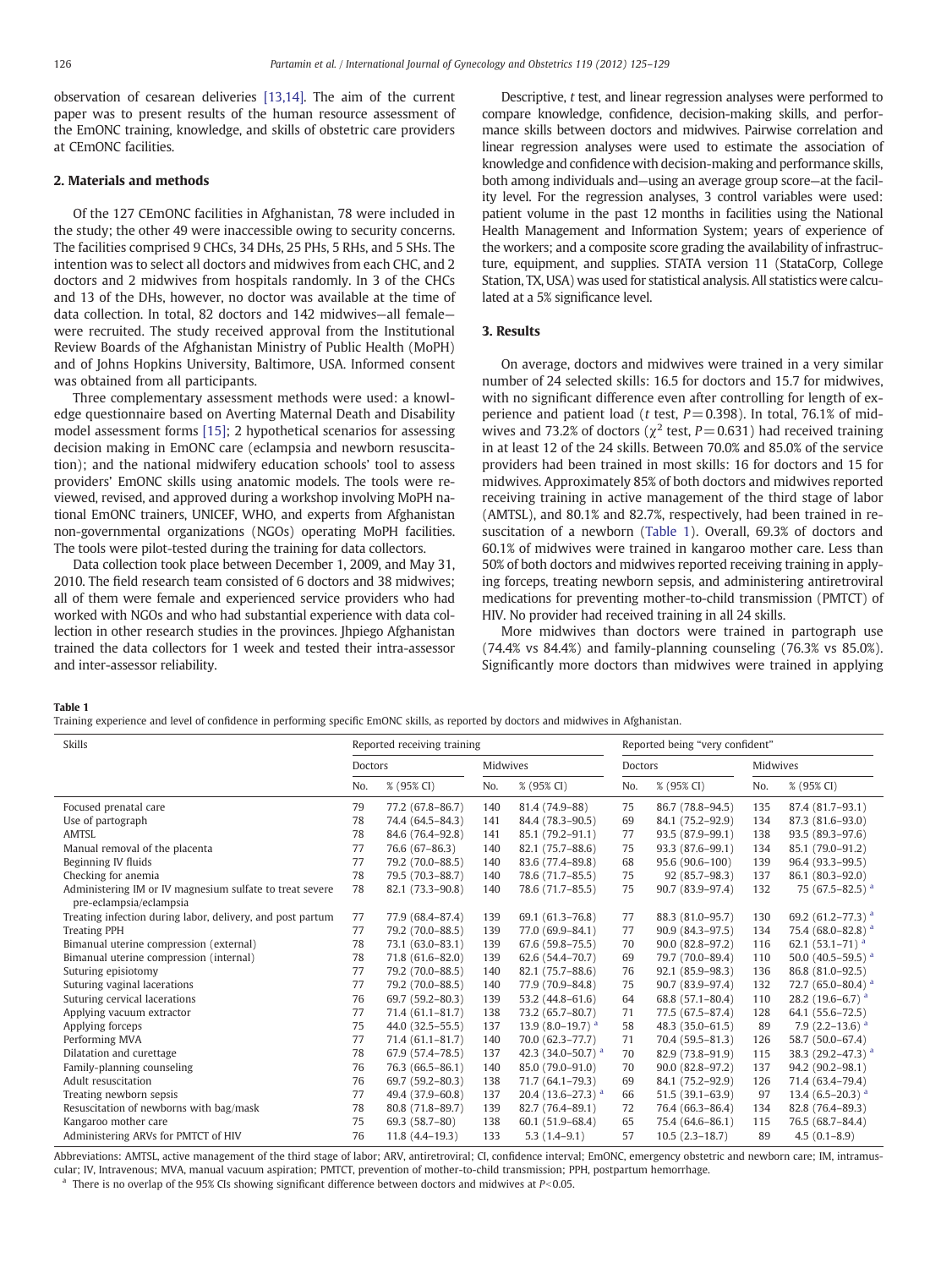forceps (44.0% vs 13.9%), dilatation and curettage (67.9% vs 42.3%), and detection of newborn sepsis  $(49.4\% \text{ vs } 20.4\%)$   $(P<0.05)$ .

At least 90% of both doctors and midwives reported being "very confident" in providing AMTSL, intravenous fluids, and family-planning counseling. At least 90% of doctors were also very confident in performing 7 other skills. In total, 90.7% of doctors reported being very confident in repairing vaginal lacerations, but only 68.8% were very confident in repairing cervical lacerations. The skills in which the fewest doctors and midwives were very confident were applying forceps, treating newborn sepsis, and to a lesser extent manual vacuum aspiration (MVA).

Significantly more doctors than midwives reported being very confident in 9 of 23 skill areas: administration of magnesium sulfate  $(P=0.006)$ ; treatment of infection  $(P=0.002)$ ; external bimanual uterine compression (*P*<0.001); internal bimanual compression (*P*<0.001); suturing vaginal lacerations ( $P=0.002$ ); suturing cervical lacerations  $(P<0.001)$ ; applying forceps  $(P<0.001)$ ; dilatation and curettage  $(P< 0.001)$ ; and treatment of newborn sepsis  $(P< 0.001)$ . Significantly more doctors than midwives reported being very confident in treating postpartum hemorrhage and bimanual compression of the uterus. Also, the mean number of skills in which doctors reported being very confident was significantly higher than that reported by midwives  $(16.6 \text{ vs } 14.3; P = 0.004)$  [\(Table 1](#page--1-0)).

Midwives' levels of confidence in several skills were lower than their levels of training—in particular, suturing cervical lacerations, applying a vacuum extractor, and performing MVA [\(Table 1\)](#page--1-0).

The average knowledge scores were 72.9% for AMTSL and 84.1% for signs of labor. The scores ranged from 65.1% to 75.5% for postpartum hemorrhage. Knowledge scores were 60% or below in many areas: signs and symptoms of infection in the newborn; treating newborn infection; care for a low birth weight newborn; treating complications of incomplete or unsafe abortion and what information to give to affected women; medical care for a rape survivor; which pregnant women might need a special care plan; and managing retained placenta (Table 2). Average knowledge scores were 67.5% and 62.9% for doctors and midwives, respectively  $(P=0.062)$ . Following adjustment for control variables, doctors and midwives were similar in 14 of 16 areas but doctors scored significantly higher than midwives in knowledge of symptoms of newborn infection  $(P=0.005)$  and treatment for immediate complications of unsafe abortion  $(P< 0.001)$ .

Observation of providers working with anatomic models covered 5 procedures: normal labor and delivery; manual removal of the

#### Table 3

Performance scores on anatomic models.<sup>4</sup>

| <b>Skills</b>                  | Doctors |                                           | <b>Midwives</b> |                      |  |
|--------------------------------|---------|-------------------------------------------|-----------------|----------------------|--|
|                                |         | No. Average (95% CI) No. Average (95% CI) |                 |                      |  |
| Normal labor and delivery      | 54      | 70.3 (65.4–75.1)                          |                 | 104 75.5 (72.3–78.7) |  |
| Manual removal of the placenta | 53      | 73.0 (68.1-77.9)                          |                 | 104 77.0 (73.7-80.2) |  |
| MVA and postabortion care      | 42      | $61.8(53.8 - 69.8)$                       | 87              | 64.6 (59.7-69.4)     |  |
| Vacuum extraction              | 46      | 70.7 (63.7-77.8)                          |                 | 98 73.2 (68.6-77.8)  |  |
| Newborn resuscitation          | 50      | 66.7 (60.9-72.4)                          | 100             | 72.2 (67.8-76.7)     |  |

Abbreviations: CI, confidence interval; MVA, manual vacuum aspiration.

<sup>a</sup> There were no significant differences in skills between doctors and midwives.

placenta (MROP); MVA and postabortion care; vacuum extraction; and newborn resuscitation. The scores ranged from 61.8% to 77.0%, with no statistically significant differences between doctors and midwives (Table 3).

Providers scored markedly better on the maternity care scenario than on the newborn resuscitation scenario. In both scenarios, however, providers received low scores on specific steps in emergency care: for example, 41.8% on urgent actions and 58.6% on actions after control of convulsions in the labor/eclampsia scenario; and 39.2% for essential actions when the newborn does not cry and 4.6% for ventilation, despite much higher levels of training and confidence in this skill, in the newborn resuscitation scenario. No statistically significant differences were detected in decision-making scores between doctors and midwives after controlling for length of experience and patient volume [\(Table 4\)](#page--1-0).

Analysis of correlation coefficients indicated that, compared with confidence, knowledge was more strongly correlated with provider decision making and performance, particularly among doctors [\(Table 5](#page--1-0)). After controlling for providers' length of experience and patient volume/resource capacity of facilities, the knowledge levels of both doctors and midwives were significantly correlated with decisionmaking skills in cases of eclampsia ( $P=0.001$  and  $P=0.005$ , respectively); knowledge levels of doctors were significantly correlated with decision making regarding newborn resuscitation  $(P=0.038)$  and with performance of 4 of the 5 skills tested (MROP  $[P = 0.035]$ , MVA  $[P =$ 0.023], newborn resuscitation  $[P=0.011]$ , and delivery  $[P<0.001]$ ). Confidence levels of midwives were significantly correlated with performance in 4 of the 5 areas (MROP  $[P<0.001]$ , vacuum extraction  $[P=0.018]$ , newborn resuscitation  $[P<0.001]$ , and delivery  $[P<0.001]$ );

#### Table 2

Knowledge scores of EmONC providers in Afghanistan.<sup>a</sup>

| Topics                                                                               | Doctors |                     | Midwives |                               |  |
|--------------------------------------------------------------------------------------|---------|---------------------|----------|-------------------------------|--|
|                                                                                      | No.     | Average (95% CI)    | No.      | Average (95% CI)              |  |
| Maternal care                                                                        |         |                     |          |                               |  |
| Focused prenatal care                                                                | 81      | 68.9 (64.1–73.7)    | 141      | $63.6(59.7-67.5)$             |  |
| Which pregnant women require special care plan                                       | 81      | 53.1 (47.6-58.6)    | 139      | 44.2 (40.3-48.2)              |  |
| Signs of labor                                                                       | 82      | 84.5 (80.2-88.7)    | 142      | 84.0 (80.8-87.2)              |  |
| What to observe to monitor labor progress                                            | 82      | $72.5(67.0 - 78.0)$ | 141      | 78.4 (74.9-81.9)              |  |
| AMTSL                                                                                | 80      | 71.6 (67.4–75.7)    | 139      | 73.7 (70.5-77.0)              |  |
| What to look for when a woman arrives with or develops heavy bleeding after delivery | 82      | 82.5 (75.6-89.4)    | 141      | 75.5 (71.2-79.8)              |  |
| What to do when a woman arrives with or develops heavy bleeding after delivery       | 81      | 71.8 (65.9-77.6)    | 141      | 65.1 (61.0-69.2)              |  |
| What to do in case of retained placenta                                              | 82      | $52.1(47.2 - 57.0)$ | 141      | 47.6 (44.4-50.8)              |  |
| Newborn care                                                                         |         |                     |          |                               |  |
| Immediate care given for last newborn delivered                                      | 80      | $67.4(62.2 - 72.6)$ | 142      | $65.5(61.8-69.2)$             |  |
| Signs and symptoms of newborn infection                                              | 82      | $57.5(52.4 - 62.6)$ | 142      | 47.5 $(43.5-51.5)^{a}$        |  |
| Initial steps when newborn presents with signs of infection                          | 82      | 55.1 (49.2-61.0)    | 142      | $48.0(43.5-52.5)$             |  |
| Care for low birth weight newborn                                                    | 82      | $49.5(44.3 - 54.6)$ | 142      | 45.7 (42.3-49.1)              |  |
| Abortion and violence                                                                |         |                     |          |                               |  |
| Immediate complications of unsafe abortion                                           | 82      | 72.9 (67.6–78.1)    | 142      | 61.3 (57.3–65.3) <sup>a</sup> |  |
| What to do when a woman presents with complications of unsafe or incomplete abortion | 82      | $60.0(55.0-65.1)$   | 142      | $55.9(52.1 - 59.6)$           |  |
| Information to give women treated for unsafe or incomplete abortion                  | 82      | 49.5 (43.5-55.4)    | 142      | 44.2 (40.3-48.0)              |  |
| What to do when a woman presents as rape survivor                                    | 82      | 31.7 (25.9-37.5)    | 142      | $27.5(23.7-31.2)$             |  |

Abbreviations: AMTSL, active management of the third stage of labor; CI, confidence interval; EmONC, emergency obstetric and newborn care. a There is no overlap of the 95% CIs showing significant difference between doctors and midwives at  $P<0.05$ .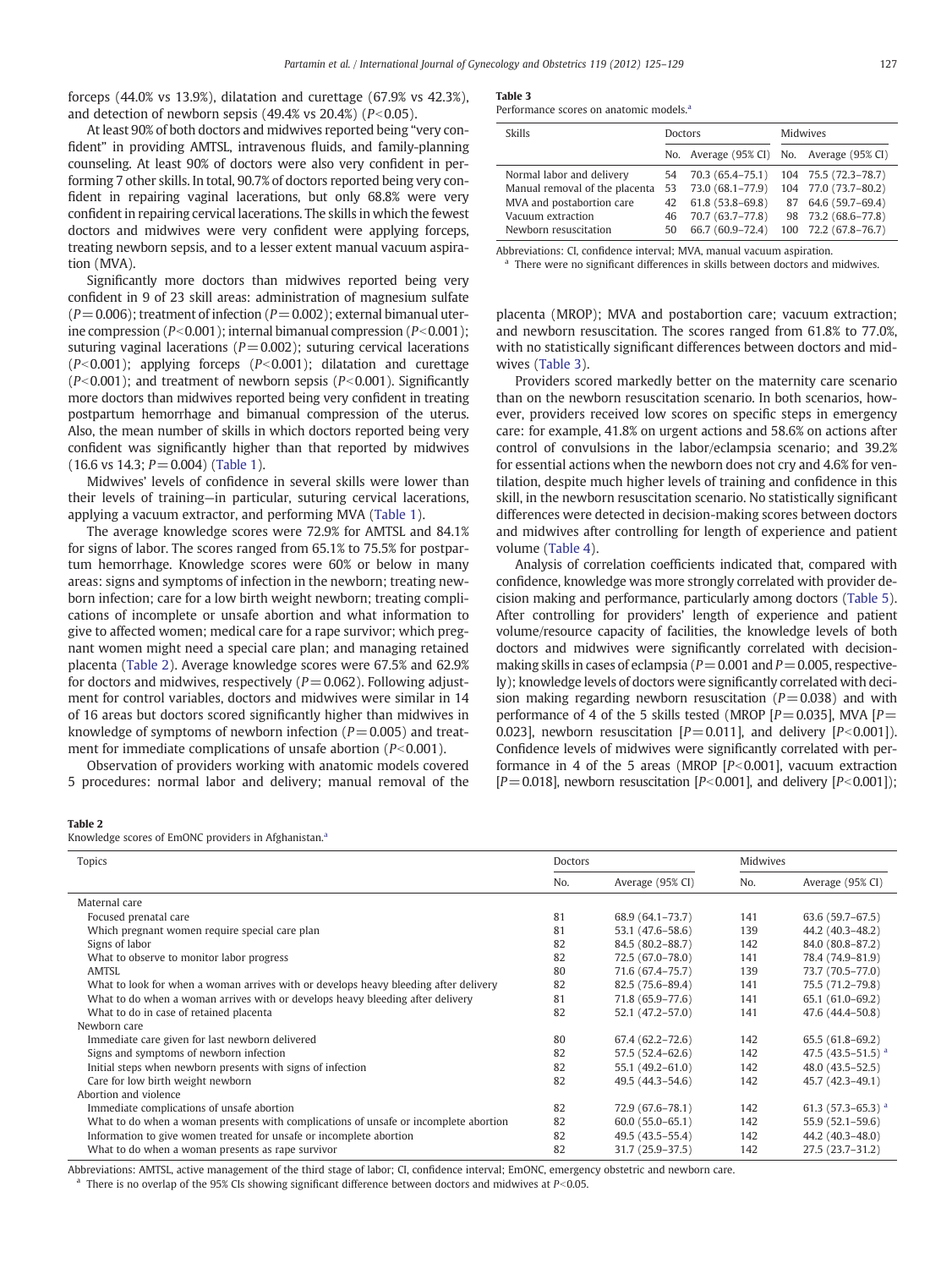#### Table 4

Decision-making skills of EmONC providers in Afghanistan.<sup>a</sup>

| <b>Skills</b>                                                                      | <b>Doctors</b> |                     | Midwives |                     |
|------------------------------------------------------------------------------------|----------------|---------------------|----------|---------------------|
|                                                                                    | No.            | % (95% CI)          | No.      | % (95% CI)          |
| Case scenario 1: maternity ward care for mother in labor after convulsions at home |                |                     |          |                     |
| Urgent clinical examination                                                        | 77             | $59.7(56.1 - 63.2)$ | 128      | $63.2(60.4 - 66.0)$ |
| Diagnosis (of eclampsia)                                                           | 82             | 70.7 (60.7-80.8)    | 135      | $63.7(55.5 - 71.9)$ |
| Urgent actions                                                                     | 82             | 44.1 (38.9-49.4)    | 135      | $40.3(36.6 - 44.0)$ |
| Emergency actions in case of convulsions                                           | 82             | 67.7 (63.4-71.9)    | 135      | $65.9(62.0 - 69.8)$ |
| Essential equipment and supplies to manage most urgent condition                   | 82             | 80.1 (75.8-84.3)    | 135      | 74.9 (71.1-78.8)    |
| Actions after convulsions controlled                                               | 82             | $61.2(56.8-65.7)$   | 135      | 57.0 (53.2-60.7)    |
| Actions after delivery                                                             | 82             | 75.8 (70.9-80.8)    | 135      | $72.3(68.5 - 76.2)$ |
| Average                                                                            | 65.6           |                     | 62.5     |                     |
| Case scenario 2: care for newborn not breathing at birth                           |                |                     |          |                     |
| Basic equipment and supplies                                                       | 82             | 70.5 (66.2–74.9)    | 134      | $64.7(60.9-68.5)$   |
| Essential actions when newborn does not cry                                        | 82             | 36.6 (25.9-47.2)    | 135      | $40.7(32.3-49.1)$   |
| Ventilation when newborn still not breathing                                       | 82             | $7.3(1.6-13.1)$     | 135      | $3.0(0.1 - 5.9)$    |
| Action after resuscitation is complete                                             | 82             | $11(4.1-17.9)$      | 135      | $11.9(6.3-17.4)$    |
| Average                                                                            | 31.4           |                     | 30.1     |                     |

Abbreviation: CI, confidence interval.

<sup>a</sup> There were no significant differences in skills between doctors and midwives.

there was 1 such correlation (for newborn resuscitation  $[P=0.032]$ ) among doctors.

At the facility level, using average scores, knowledge was significantly associated with both of the decision-making skills (*P*<0.001 and *P* = 0.008) and with MROP, MVA, newborn resuscitation, and delivery  $(P< 0.001$  for all). Confidence was significantly associated with performance (MROP [*P*<0.001], newborn resuscitation [*P*<0.001], delivery  $[P<0.001]$ , MVA  $[P=0.005]$ , and vacuum extraction  $[P=0.013]$ ) but not with decision-making skills ( $P=0.378$  and  $P=0.404$ ) (Table 5).

#### 4. Discussion

Gaps in the knowledge and skills of the current workforce in Afghanistan need immediate attention. The present assessment indicates that attention is required for skills that address the 3 major causes of maternal death: pre-eclampsia/eclampsia; postpartum hemorrhage; and maternal sepsis. Where these skills were assessed, midwives' scores were 75% or lower in confidence in all 3 areas, in knowledge of postpartum hemorrhage, and in decision making in the eclampsia scenario. Among doctors, despite high confidence levels, scores were lower than 75% for knowledge of postpartum hemorrhage and decision making regarding eclampsia. With regard to newborn care, both doctors and midwives scored low on decision making about newborn resuscitation—a basic life-saving skill—even though levels of confidence were high.

Compared with midwives, doctors reported greater levels of confidence in their ability to perform most EmONC skills. Both training and work experience are important to healthcare providers' confidence and skills. In the present study, however, differences in length of experience did not seem to explain differences in confidence. Average length of experience was similar between the groups: 6.0 years for midwives and 6.3 years for doctors  $(P = 0.781)$ . Doctors' 7 years of education in a full-spectrum medical curriculum—compared with the shorter, more narrowly focused EmONC training of midwives could contribute to doctors' higher levels of confidence. Indeed, some doctors may be overconfident. For nearly all skills, more doctors said they were very confident than said they had training in that skill [\(Table 1\)](#page-2-0). Another possible explanation for the discrepancy between midwives' confidence and skills could be that doctors have a wider range of authority than midwives and may impose restrictions on midwives [\[16\]](#page--1-0), whose confidence about delivering services could be damaged.

There were no significant differences between doctors' and midwives' performance scores. Knowledge scores tended to predict decisionmaking abilities and performance better than did confidence scores, although confidence may be more important to midwives' than doctors' performance and decision making.

The midwifery pre-service training program is 2 years, whereas pre-service training for doctors takes 7 years. The data indicate that the performance of midwives and doctors is generally comparable. This finding supports the argument that greater task sharing between doctors and midwives is feasible and effective—presumably, with lower costs—without diminishing the quality of care [\[17\]](#page--1-0). Indeed, awareness creation and collaboration have already begun between the

#### Table 5

Correlation of knowledge and confidence with decision-making and performance skills.

|                                         | Decision-making scenarios |                   | Performance on anatomic models |                     |                   |                     |                   |  |  |
|-----------------------------------------|---------------------------|-------------------|--------------------------------|---------------------|-------------------|---------------------|-------------------|--|--|
|                                         | Eclampsia                 | <b>NBR</b>        | <b>MROP</b>                    | <b>MVA</b>          | <b>VE</b>         | <b>NBR</b>          | Delivery          |  |  |
| Doctors                                 |                           |                   |                                |                     |                   |                     |                   |  |  |
| Knowledge average score                 | 0.35 <sup>a</sup>         | 0.22 <sup>a</sup> | 0.40 <sup>a</sup>              | 0.35 <sup>a</sup>   | 0.11              | 0.36 <sup>a</sup>   | 0.59 <sup>a</sup> |  |  |
| Number of areas with confidence         | $-0.03$                   | 0.10              | 0.15                           | 0.18                | 0.17              | 0.30 <sup>a</sup>   | 0.25              |  |  |
| <b>Midwives</b>                         |                           |                   |                                |                     |                   |                     |                   |  |  |
| Knowledge average score                 | 0.24 <sup>a</sup>         | 0.06              | 0.47 <sup>a</sup>              | 0.24 <sup>a</sup>   | 0.10              | 0.47 <sup>a</sup>   | 0.55 <sup>a</sup> |  |  |
| Number of areas with confidence         | 0.12                      | 0.02              | 0.37 <sup>a</sup>              | 0.20                | 0.24 <sup>a</sup> | 0.36 <sup>a</sup>   | 0.38 <sup>a</sup> |  |  |
| Facility level                          |                           |                   |                                |                     |                   |                     |                   |  |  |
| Knowledge average score                 | 0.42 <sup>a</sup>         | 0.30 <sup>a</sup> | 0.56 <sup>a</sup>              | $0.44$ <sup>a</sup> | 0.23              | 0.59 <sup>a</sup>   | 0.61 <sup>a</sup> |  |  |
| Average number of areas with confidence | 0.10                      | 0.10              | 0.41 <sup>a</sup>              | 0.37 <sup>a</sup>   | 0.31 <sup>a</sup> | $0.45$ <sup>a</sup> | 0.45 <sup>a</sup> |  |  |

Abbreviations: MROP, manual removal of placenta; MVA, manual vacuum aspiration; NBR, newborn resuscitation; VE, vacuum extraction.  $^a$  *P*<0.05.